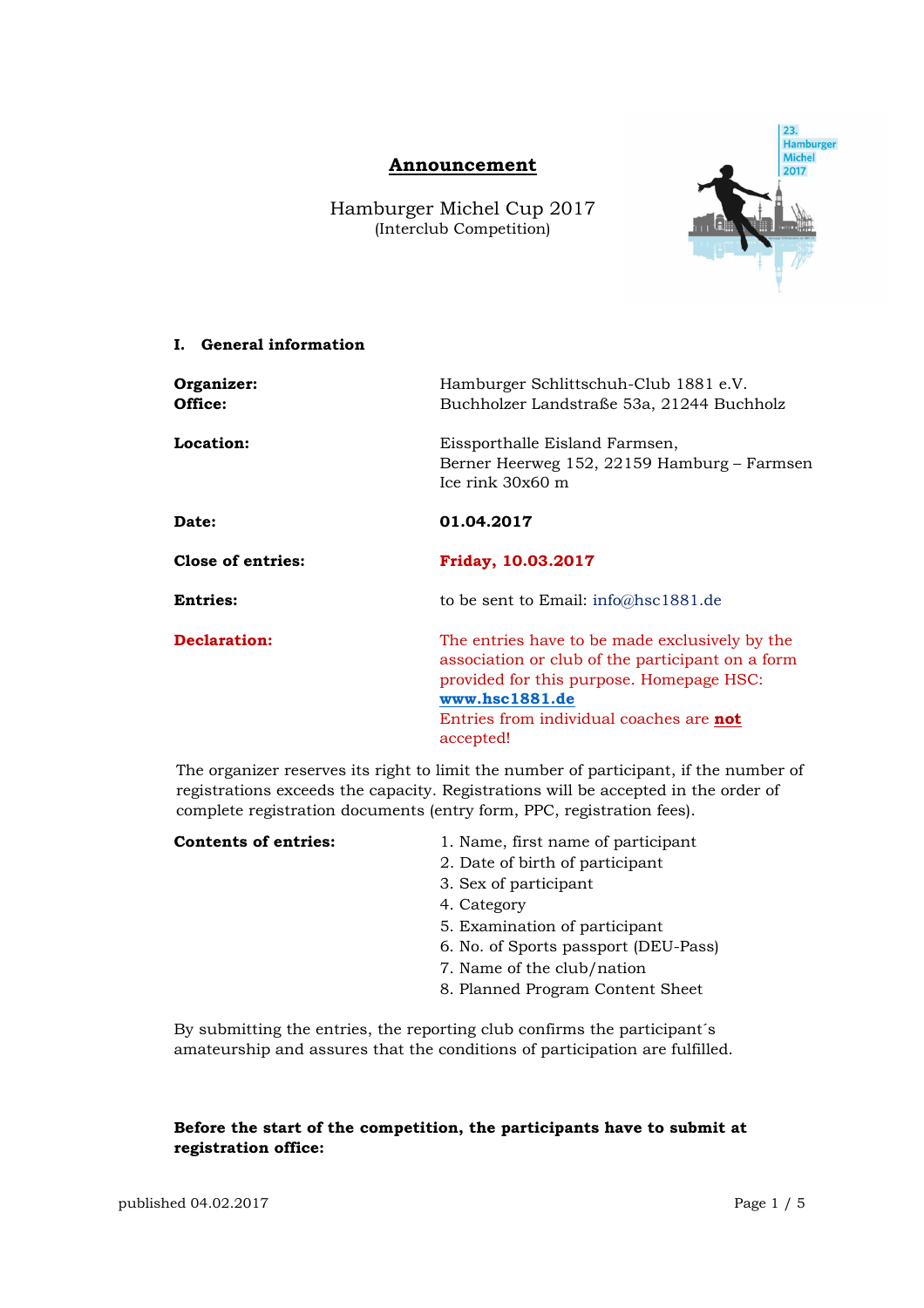- 1. The sports passport with all current entries
- 2. The sports health certificate, issued after the 30.09.2016 by a doctor.

**Registration fee**: Per participant in Hamburger Michel Cup **€ 35,00** (double fee  $\epsilon$  70,00)

**Registration fee has to be paid at the time of registration. Please transfer the money to the following account:** 

**Hamburger Schlittschuh-Club e.V. Banking account: Hamburger Sparkasse IBAN: DE80 2005 0550 1280 1028 39 BIC: HASPDEHHXXX**  Transfer/Usage: Name of Club / Competitors/Quantity

If the registration fee is paid on the competition day, the registration fee will be increased by  $\epsilon$  10,00 per participant!

### **Participation in the competition can be excluded if the registration fee is not paid. The registration fee will not be refund.**

#### **General conditions of participation:**

The competition will be held in accordance with the age classes and division determined in the "Skating-Commission". If a participant have reached a higher examination, he is allowed to start in the higher class of age.

## **The Organizer will publish all competition results as well as photos and videos from the competition on our website. With participation, the athlete or his or her parents expressly agrees to this.**

**Liability:** The organizers of the competition do not accept liability for damage or injury incurred by participants or officials during the event.

**Payment:** The Participants receive no payment.

#### **Participation authority:**

a) the competition is open to amateurs, who are member of an association or club b) before competition begins the medical attest and the Sports passport (DEU) have to be submit c) the other conditions of the announcement are complied.

**Judging:** The competition will be conducted according to the current DKB, ISU provisions (ISU Constitution and General Regulations, ISU Special Regulations and Technical Rules Single and Pair Skating, as well as all relevant ISU Communications) and DEU information, as long as nothing else is stated in this announcement.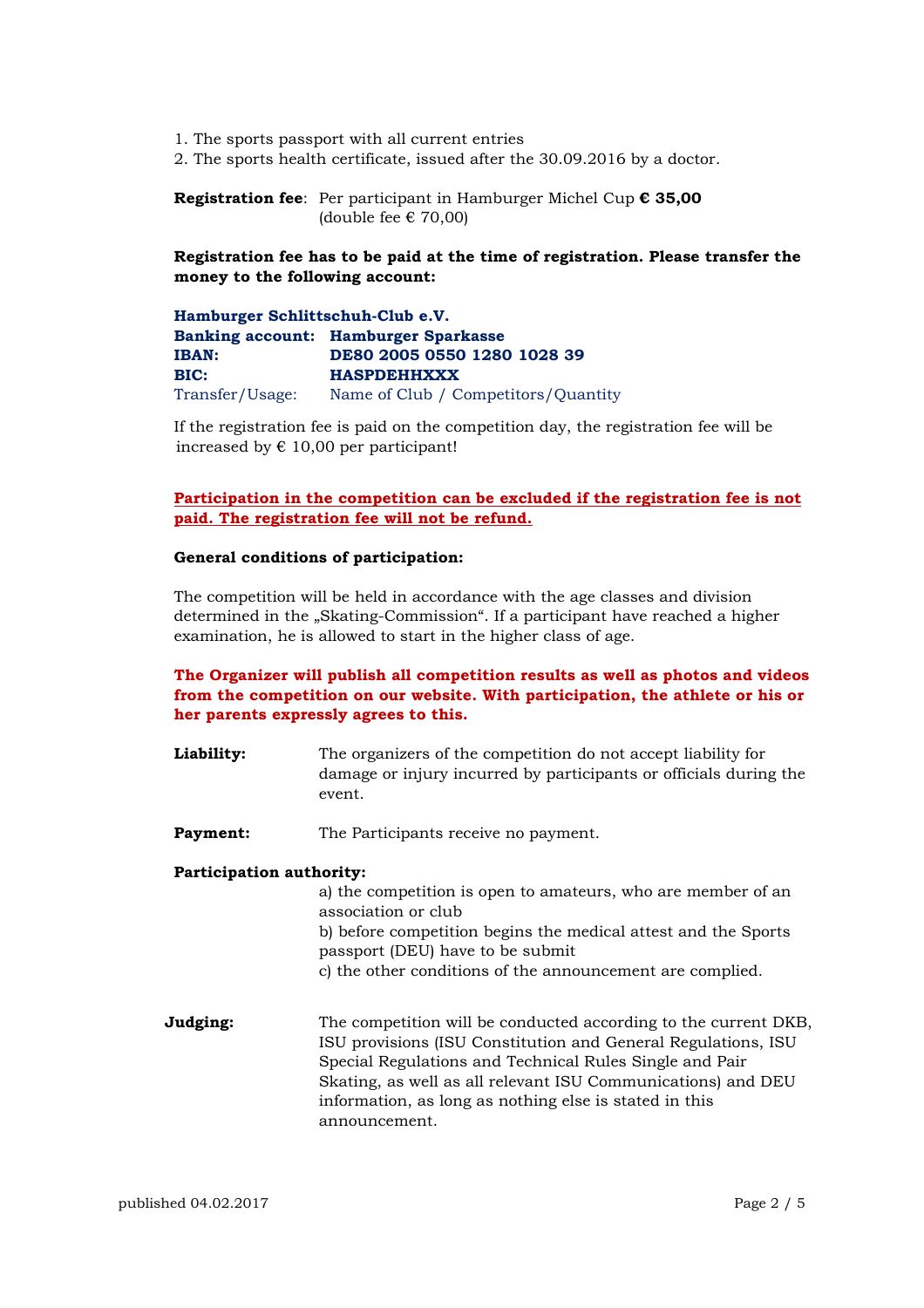| <b>Awards/Certificates:</b>                                   | The first three places in each category will receive an  |  |  |
|---------------------------------------------------------------|----------------------------------------------------------|--|--|
| award.                                                        |                                                          |  |  |
| <b>Starting permission:</b>                                   | the starting permission can be refused by the organizer. |  |  |
| if all conditions and the registration fee are not fulfilled. |                                                          |  |  |

- **Results:** All results will be calculated according to the ISU Regulations, Rule 353. In the lower age classes there will be "6,0" judging system.
- **Program Content Sheet:** Each Skater, shall present a Program Content Sheet i.e. an official form indicating the planned elements for each Segment of the competition. They have to be submit to **info@hsc1881.de** within one week after close of entries. You´ll find a form on our Homepage HSC: **www.hsc1881.de**

**Judges and Officials:** Registering associations and clubs are required to supply a judge or technical specialist/controller with the minimum qualification "national championships" who is trained in the ISU Judging System. If no judge is supplied, the registration fee will be doubled.

#### **Closing date for Judges and Officials:** 01.03.2017

### **II. Technical conditions**

| Time schedule: | The time schedule is created after all registrations have been<br>received. It will be sent to all clubs by e-mail and published on<br>homepage: www.hsc1881.de at the same time.                                                     |
|----------------|---------------------------------------------------------------------------------------------------------------------------------------------------------------------------------------------------------------------------------------|
| Draw:          | For organizational reasons the first draw is made by computer.                                                                                                                                                                        |
| <b>Music:</b>  | 1. All Participants shall provide competition music of excellent<br>quality on CD-R (no MP3)                                                                                                                                          |
|                | a) The music covers/discs must be technically flawless and<br>labeled with the following information:                                                                                                                                 |
|                | 1. Name and first name of the participant<br>2. Competition category<br>3. Name of the club/nation<br>4. length of the music (not length of the program),                                                                             |
|                | b) Each program (Short Program/Free Skating) must be recorded<br>on one track and on a separate disc;<br>c) Participants must provide a back-up drive for each program.                                                               |
|                | If music information is not complete and discs not provided,<br>accreditation will not be given.<br>Please turn in your CDs at reception on the day of competition at<br>the latest. You can pick up your CDs there at the end of the |
|                | competition. Each skater should also have a duplicate CD with                                                                                                                                                                         |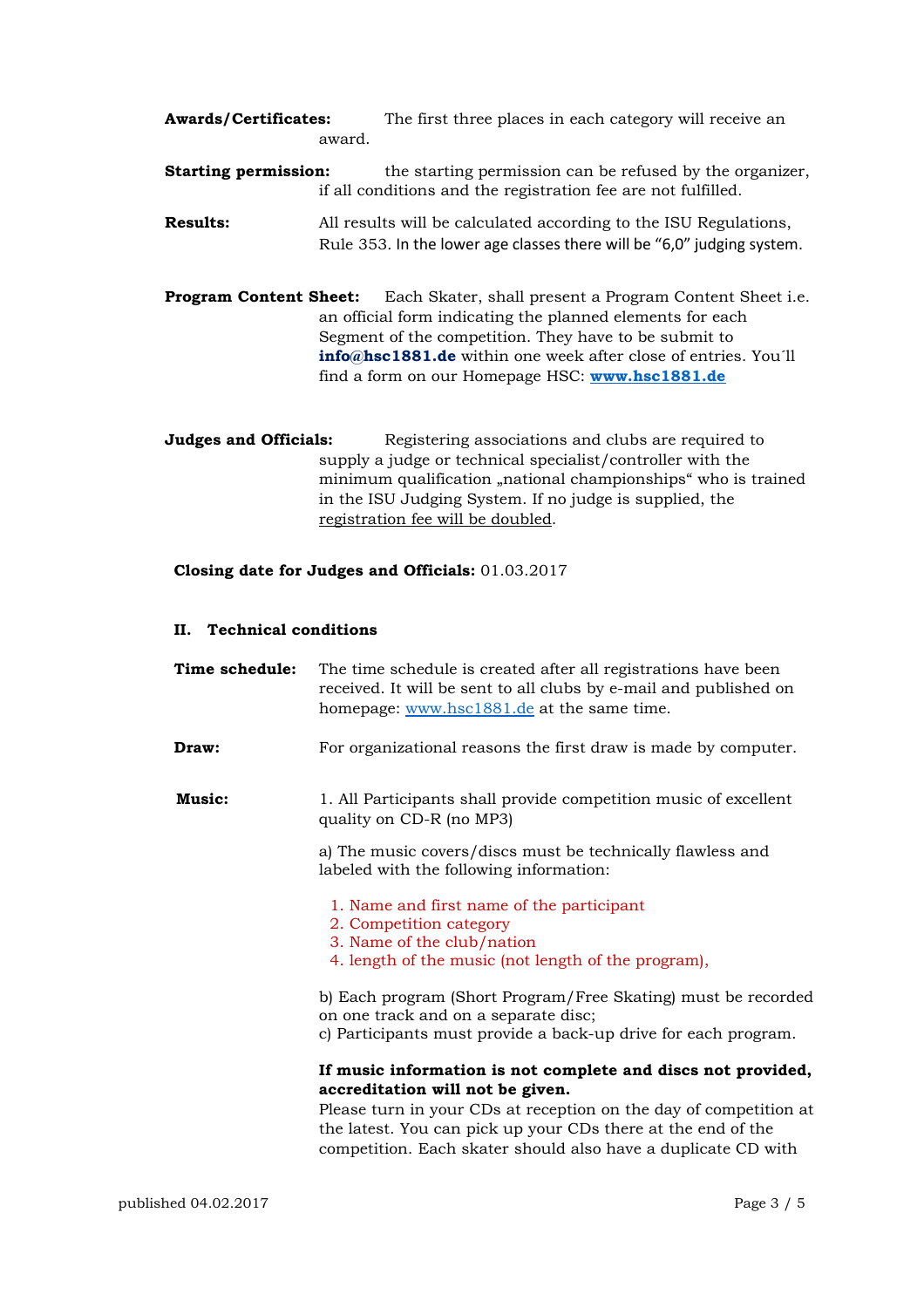him/her. The organizing committee does not accept liability for either damage or loss of CDs.

**Accommodation:** All participants and officials have to bear their own expenses. They may book accommodation individually: www.hamburgtourism.de

> The Hotel "Eggers" (near the ice rink) can be booked with special conditions under the heading "23rd Hamburger Michel 2017". www.eggers.de

### **III. Competition**

| <b>Purpose:</b> | The purpose of the event is the promotion for young and broad<br>athletes in figure skating                 |
|-----------------|-------------------------------------------------------------------------------------------------------------|
| General:        | For each categories, binding programs are valid, which must<br>comply with the recent rules of ISU and DEU. |

 If a participant have more elements in his program as the required elements, it will not count and the last shown element won´t be apply.

| Competition       | Qualification     | <b>Duration</b> | <b>Required Elements</b>                        |
|-------------------|-------------------|-----------------|-------------------------------------------------|
| <b>Michel Cup</b> | no qualifications | max. 3 Min,     | Max. 6 jump elements                            |
|                   |                   |                 |                                                 |
| 2010 and younger  |                   | shorter         | - only single jumps;                            |
| born 1.7.2009 -   |                   | programs will   | no Axel, no double jumps                        |
| 30.6.2010         |                   | not be          |                                                 |
| -open for all     |                   | punished by     | - max. 2 jump combinations or sequences;        |
| participants who  |                   | deduction       | a jump combination can contain only two (2)     |
| have not reached  |                   |                 | jumps. A jump sequence can contain any          |
| the age of 7      |                   |                 | number of jumps, but only two most difficult    |
| 2009              |                   |                 | jumps will be counted.                          |
| born 1.7.2008 -   |                   |                 |                                                 |
| 30.6.2009         |                   |                 | - each jump can be done max. of 3x              |
| 2008              |                   |                 |                                                 |
| born 1.7.2007 -   |                   |                 |                                                 |
| 30.6.2008         |                   |                 |                                                 |
| 2007              |                   |                 | There must be a maximum of two $(2)$ spins of a |
| born 1.7.2006 -   |                   |                 | different nature, one spin must be in one       |
| 30.6.2007         |                   |                 | position.                                       |
| 2006              |                   |                 |                                                 |
| born 1.7.2005 -   |                   |                 |                                                 |
| 30.6.2006         |                   |                 | There must be one (1) step sequence fully       |
| 2005              |                   |                 | utilizing the ice surface.                      |
| born 1.7.2004 -   |                   |                 | No choreographic sequence. A choreographic      |
| 30.6.2005         |                   |                 | sequence will be count as transitions.          |
| 2004              |                   |                 |                                                 |
| born 1.7.2003 -   |                   |                 |                                                 |
| 30.6.2004         |                   |                 |                                                 |
| 2003              |                   |                 |                                                 |
| born 1.7.2002 -   |                   |                 |                                                 |
| 30.6.2003         |                   |                 |                                                 |